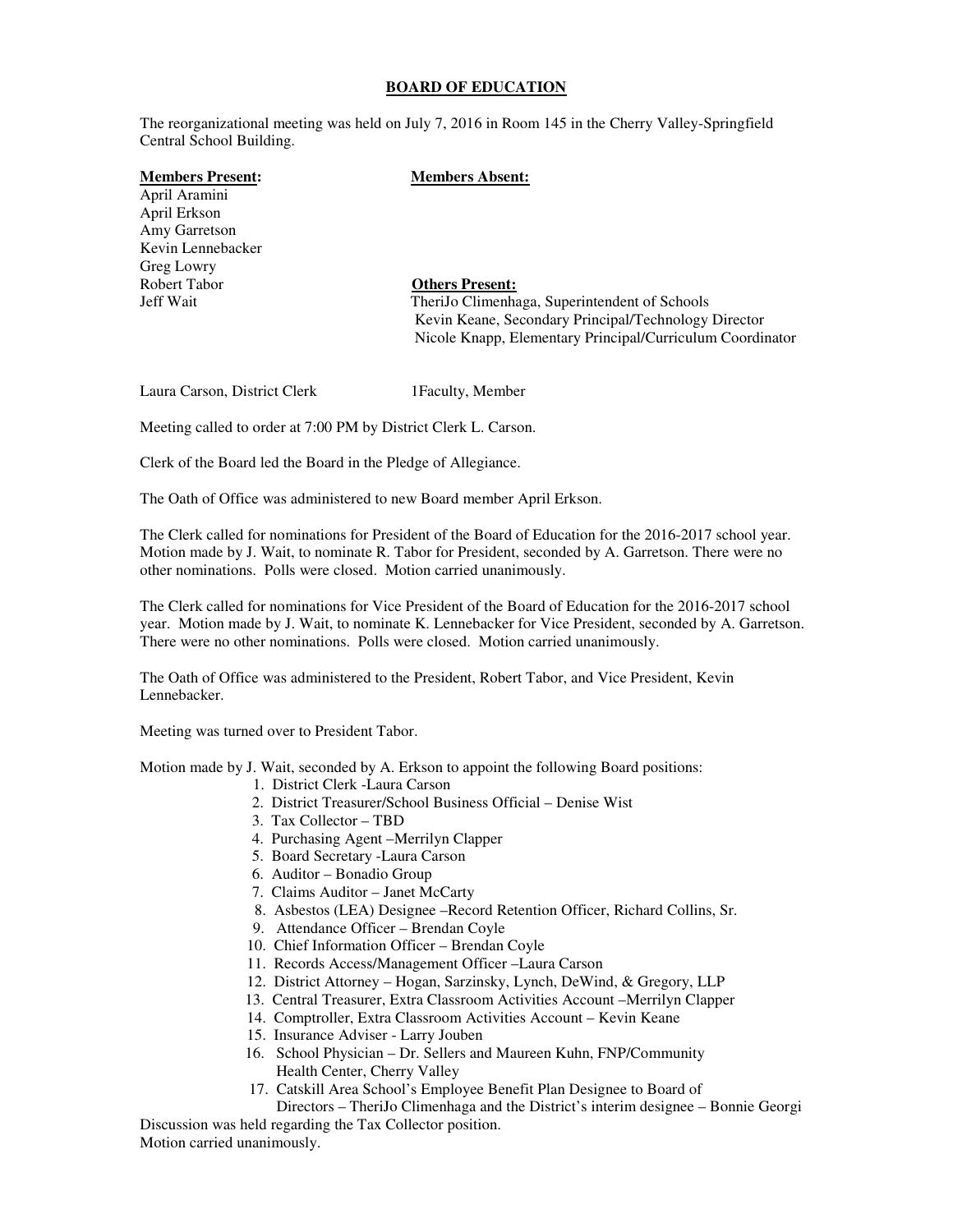The Oath of Office was administered to the District Clerk, Laura Carson and Superintendent of Schools, TheriJo Climenhaga.

Motion made by K. Lennebacker, seconded by J. Wait to approve the following: NBT Bank, Cherry Valley as the bank depository. Motion carried unanimously.

Motion made by J. Wait, seconded by A. Aramini to approve The Daily Star and or the Cooperstown Crier and or the school website www.cvscs.org as the official newspaper/notice for legal notices Motion carried unanimously.

Motion made by K. Lennebacker, seconded by A. Erkson to approve the meeting schedule to include Aug. 18, Sept. 15, Oct. 20, Nov. 17, Dec. 15 (meeting to begin at 6:00 PM), Jan. 19, Feb. 16, Mar. 16, Apr. 6, Apr. 27, May 4, May 16, & Jun. 15 with the meetings to begin at 7:00 PM, unless noted. Motion carried unanimously.

Motion made by K. Lennebacker, seconded by J. Wait to approve the Community Health Center, Cherry Valley as the school's medical facility. Motion carried unanimously.

President Tabor made the following Committee appointments: Negotiations/Labor – J. Wait and A. Aramini Building/Project – K. Lennebacker and A. Garretson Policy – J. Wait, A. Aramini and A. Erkson Audit – K. Lennebacker, G. Lowry and A. Erkson Operations/Superintendent Evaluation – A. Garretson, G. Lowry and R. Tabor School Safety Committee Liaison – G. Lowry LINKS Liaison – A. Garretson

Motion made by K. Lennebacker, seconded by G. Lowry to approve the following: \$100.00 petty cash for the District Office and \$100.00 for the Main Office. Authorize Superintendent to make budget transfers (\$2000 limit). Authorize Superintendent to approve attendance at conferences. Motion carried unanimously.

Motion made by K. Lennebacker, seconded by A. Aramini to approve the following: Authorize Superintendent to certify payroll. Authorize Bonding in amounts of Tax Collector =  $$1,000,000$ , Treasurer =  $$1,000,000$ , Other Employees = \$100,000/employee and Courier(inside/outside) = \$25,000/employee to be included in Insurance Package. To establish the tuition charge for the 2016-2017 school year at \$700/family and \$200/student. Motion carried unanimously.

Motion made by K. Lennebacker, seconded by J. Wait to approve the following: To re-adopt all policies in effect as of the end of the 2015-2016 school year. To establish mileage reimbursement rate to be one and ½ cent below IRS. Motion carried unanimously.

Motion made by G. Lowry, seconded by A. Erkson to approve/appoint the following: To approve Title I and Title II Committee for the 2016-2017 school year as follows: Rebecca Carter Heather Benson Kathryn Lane Kathy David Emily Gibson<br>
Tracy Lowry Rhonda King Robin Tabor PJ Johnson Nicole Knapp Tracy Lowry Rhonda King Robin Tabor PJ Johnson Nicole Knapp Erin Buel Karen Rury Kathi Lennebacker To appoint the Committee on Special Education for the 2016-2017 school year as follows: Bonnie Georgi, Chairperson/Special Education Coordinator and School Psychologist Special Education Teacher Child's Teacher Child's Parent Student, if appropriate Physician Member – upon request Parent Member – upon request Laura Buck, Parent Member Mary Fralick, Parent Member To appoint the Subcommittee on Special Education for the 2016-2017 school year as follows: Bonnie Georgi, Chairperson/Special Education Coordinator and School Psychologist Regular Education Teacher Special Education Teacher Student, if appropriate Motion carried unanimously.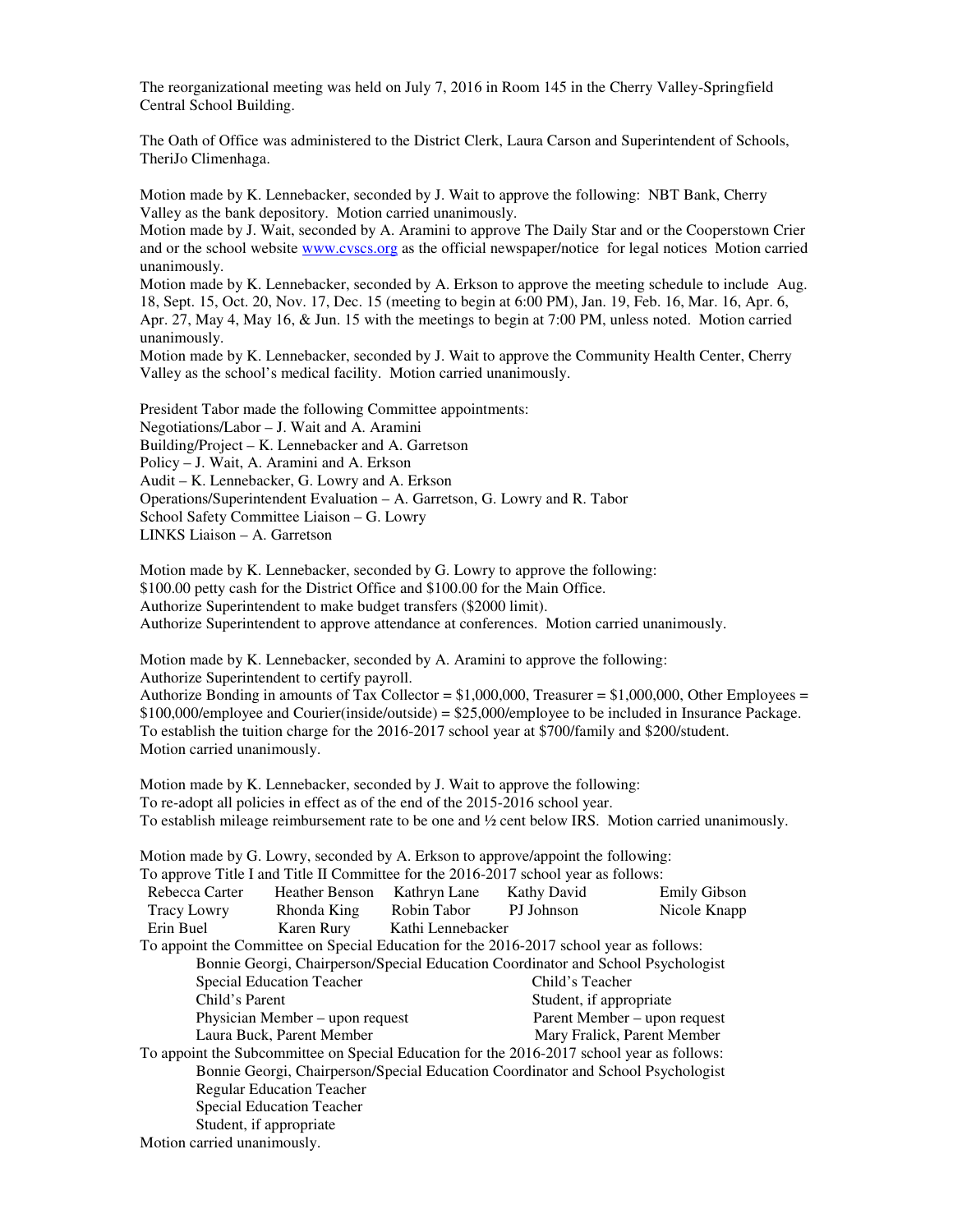Motion made by J. Wait, seconded by A. Aramini to appoint the following: Appoint Bonnie Georgi as Section 504 Officer for the 2016-2017 school year. Appoint Bonnie Georgi as Title IX Compliance Officer for the 2016-2017 school year. To appoint the Committee on Preschool Special Education for the 2016-2017 school year as follows: Bonnie Georgi, Chairperson & School Psychologist Nicole Knapp, Back-up Chairperson Parent Member – upon request Child's Parent Physician Member – upon request Child's Special Education Teacher/Provider Regular Education Teacher –when appropriate County Representative Laura Buck, Parent Member

Motion carried unanimously.

Motion made by K. Lennebacker, seconded by A. Aramini to approve/appoint the following:. Review approved list of Impartial Hearing Officers: School Districts need to enter data into web-based system as soon as a request for an impartial hearing is received by the Board of Education. The Board President or Vice President will contact the Hearing Officer. Hearing Officers are appointed on a rotational basis.

Appoint bus drivers and substitute bus drivers for the 2016-2017 school year as follows: Drivers:

| Raymond Key                 | Lyman Johnson          | Gary Tyler           | Thomas Spencer   |  |
|-----------------------------|------------------------|----------------------|------------------|--|
| Robin Seamon                | <b>Marian Davis</b>    | Robert Wayman        |                  |  |
| Jeffery Bell                | <b>Ginger Cummings</b> | <b>Travis Morton</b> |                  |  |
| Substitutes:                |                        |                      |                  |  |
| <b>Richard Collins</b>      | Michaeleen Ward        | <b>Brandon Lundy</b> | Melissa Davidson |  |
| <b>Patrick Shirey</b>       | Richard Collins, Jr.   | Terry Prime          | Robert Burton    |  |
| James Johnson               |                        |                      |                  |  |
| <b>Occasional Drivers:</b>  |                        |                      |                  |  |
| David Lamouret              |                        |                      |                  |  |
| Motion carried unanimously. |                        |                      |                  |  |

Motion made by K. Lennebacker, seconded by G. Lowry to approve the following: RESOLVED, that the Board of Education of the Cherry Valley-Springfield Central School District empowers the Treasurer to invest funds as they become available pursuant to School Board Policy. RESOLVED, that the Board of Education of the Cherry Valley-Springfield Central School District empowers the Treasurer to borrow needed funds using Revenue and/or Tax Anticipation notes upon the recommendation of the Superintendent with the Board of Education approval. To establish the pay rate for substitute teachers as follows:

 Non-Certified (NC) - \$75.00/day Non-Certified after 60 days of service - \$80.00/day Certified - \$80.00 per day Certified after 60 days of service - \$85.00/day Motion carried unanimously.

Motion made by K. Lennebacker, seconded by J. Wait to approve the Minutes of June 9, 2016 (Special) and June 16, 2016. Motion carried unanimously.

Due to the early meeting date, the Treasurer Reports and Financial Reports were not available.

Correspondence Received – President Tabor stated that there was a letter received from the CVSTA, a survey from the Audit Group, info. for the NYSSBA conference, an email from a Board member regarding employment. Discussion was held regarding support for the NYSSBA Area 8 Representative. Motion made by K. Lennebacker, seconded by A. Aramini to send a letter supporting Brian LaTourette. Motion carried unanimously.

Special Presentations – Mr. Keane spoke about summer school enrollment. Mrs. Knapp spoke about checking in on elementary room assignments.

Superintendent Climenhaga spoke about her six month entry plan and the Annual Professional Performance Review (APPR) being completed by mid-August through collaboration with the Teacher's Association.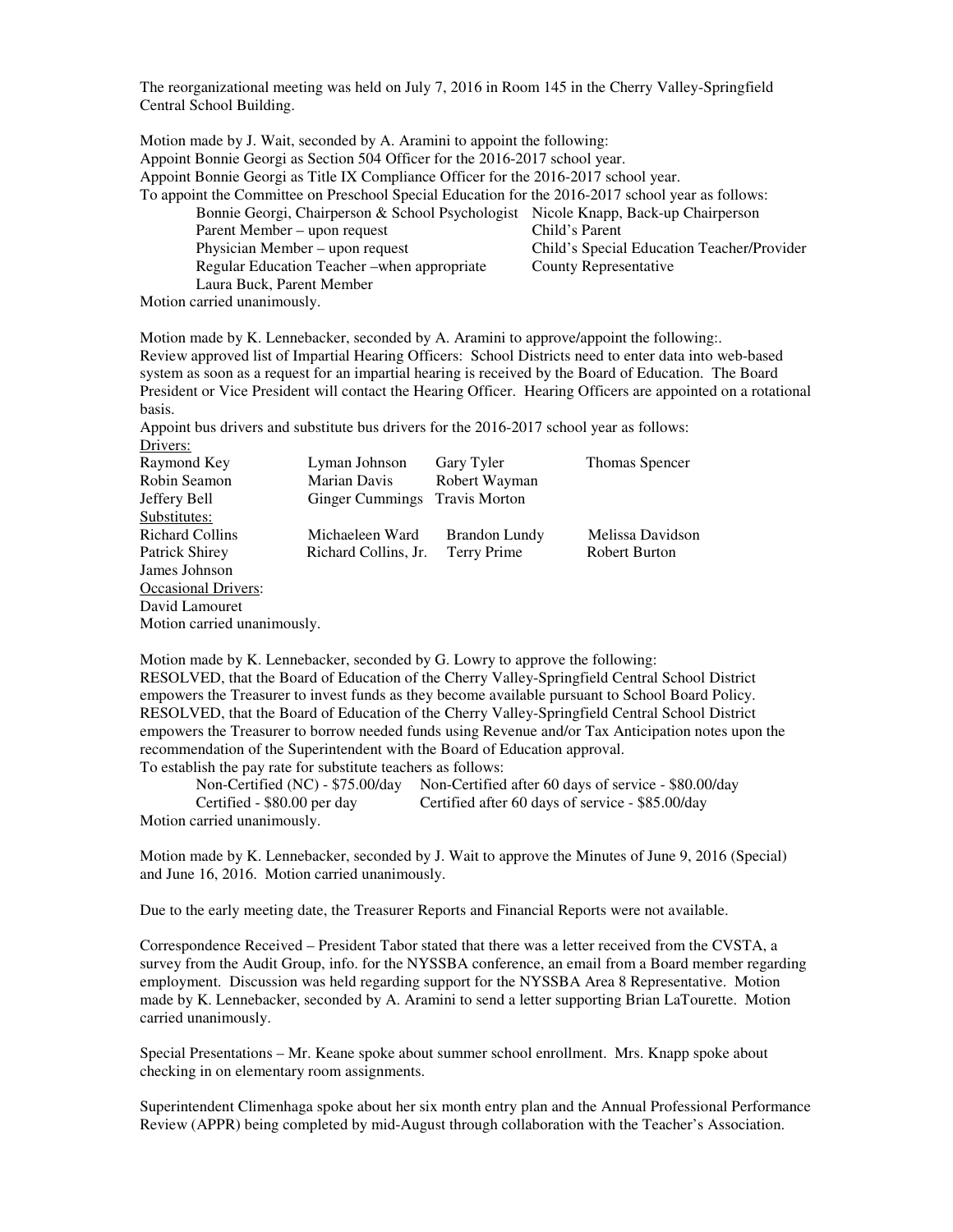Board of Education Committee Reports – K. Lennebacker spoke about the Building Committee and the necessary paperwork being completed.

President Tabor recognized the visitors – no one spoke.

Motion made by K. Lennebacker, seconded by A. Garretson to enter into Executive Session to review matters leading to the employment of particular individual(s). Motion carried unanimously.

The Board entered into Executive Session at 7:33 PM.

Motion made by A. Aramini, seconded by J. Wait to come out of Executive Session at 8:23 PM. Motion carried unanimously.

Motion made by J. Wait, seconded by G. Lowry.

CONSENT AGENDA ITEMS – Consider motion to approve consent agenda items to include RESOLUTIONS #1-7-2016 through #17-7-2016. J. Wait requested to pull RESOLUTIONS 8-7-2016, 10-7-2016 and 13-7-2016.

## RESOLUTION 1-7-2016

RESOLVED, that the Board of Education of the Cherry Valley-Springfield Central School District, responsible for administration of one or more schools referred to as the school food authority (SFA), hereby agrees to enter into an agreement to participate in the National School Lunch Program and School Breakfast Program, and accepts responsibility for providing free and reduced price meals and/or free milk to eligible children in the schools under its jurisdiction. The SFA further assures that the school will uniformly implement the required policy with respect to determining the eligibility of children for free and reduced price meals. The following prices will be effective September 1, 2016: Breakfast – 1.00, Lunch – 2.35 (Adult – 3.70), Milk – .40 (Adult - .45), Snack Milk & Juice - .35.

## RESOLUTION 2-7-2016

The Superintendent provided the Board with information showing that Kevin Keane and Bonnie Georgi have completed New York State Education Department Training as lead evaluators/evaluators for purposes of Education Law section 3012-c and the District's Annual Professional Performance Review Plan; Therefore it is

RESOLVED, Kevin Keane and Bonnie Georgi are hereby certified as lead evaluators/evaluators for purposes of Education Law section 3012-c and the District's Annual Professional Performance Review Plan.

### RESOLUTION 3-7-2016

RESOLVED, that the Board of Education of the Cherry Valley-Springfield Central School District does hereby approve the 2016-2017 Tutorial Contract with Four Winds Saratoga as per Attachment X C.

## RESOLUTION 4-7-2016

RESOLVED, that the Board of Education of the Cherry Valley-Springfield Central School District, does hereby approve the Athletic Trainer agreement with Bassett Medical Center for the term of August 15, 2016 through June 30, 2017 as per Attachment X D.

# RESOLUTION 5-7-2016

RESOLVED, that the Board of Education of the Cherry Valley-Springfield Central School District does hereby approve the agreement with AVRE for the period of July 1, 2016 through June 30, 2017 as per Attachment X E.

## RESOLUTION 6-7-2016

RESOLVED, that the Board of Education of the Cherry Valley-Springfield Central School District does hereby accept the resignation of Mackenzie Moschetti as an Elementary Teacher effective August 31, 2016.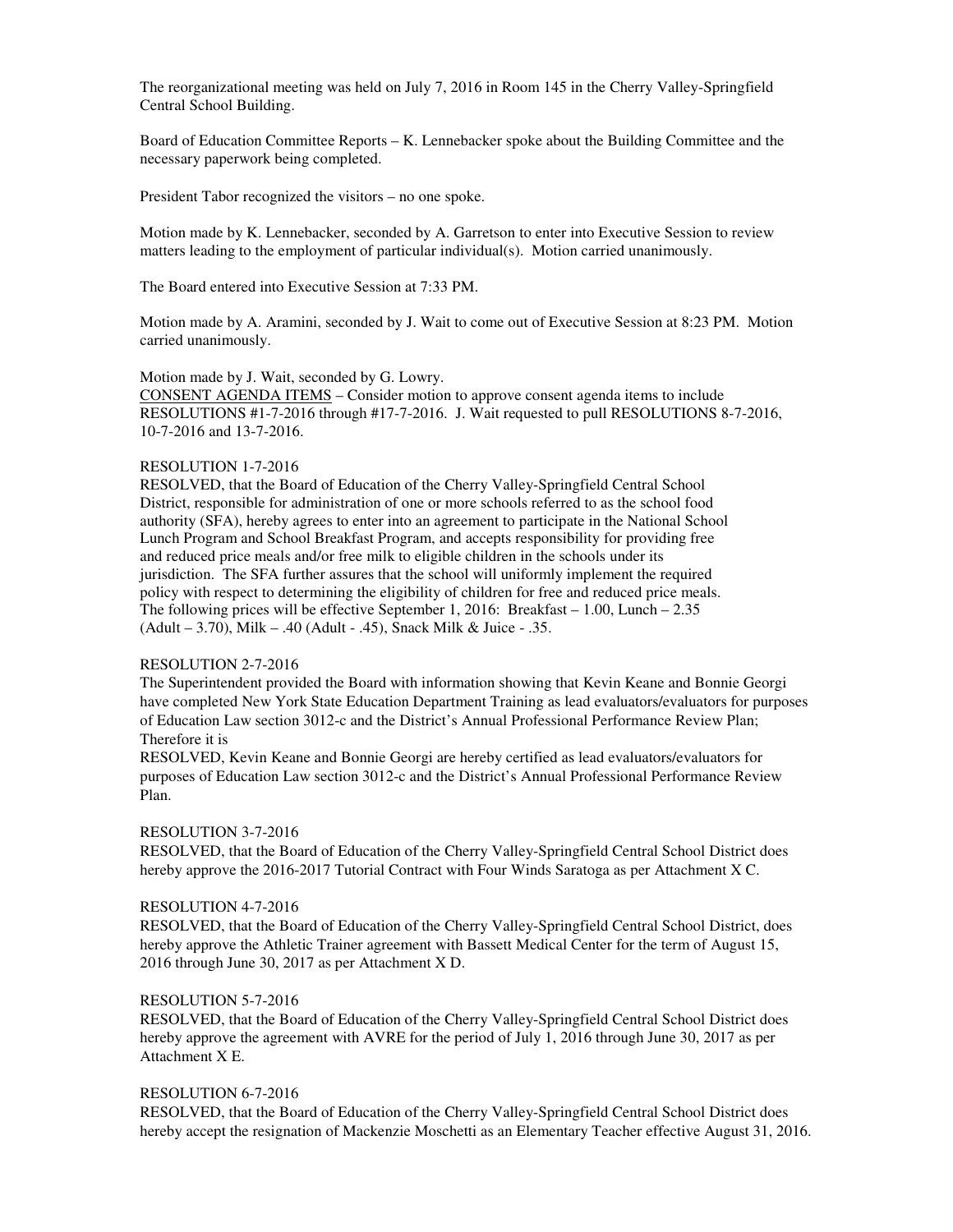## RESOLUTION 7-7-2016

RESOLVED, that the Board of Education of the Cherry Valley-Springfield Central School District does hereby approve the contract with Elementary Principal/Curriculum Coordinator, Nicole Knapp to encompass the period July 5, 2016 through July 4, 2019.

## RESOLUTION 9-7-2016

RESOLVED, that the Board of Education of the Cherry Valley-Springfield Central School District, upon the recommendation of the Superintendent, does hereby appoint Brendan Coyle and Kevin Keane as the Dignity for All Students Act co-coordinators for the 2016-2017 school year.

## RESOLUTION 11-7-2016

RESOLVED, that the Board of Education of the Cherry Valley-Springfield Central School District, upon the recommendation of the Superintendent, does hereby appoint Emily Shults as the PreK Family Worker for the 2016-2017 school year.

### RESOLUTION 12-7-2016

RESOLVED, that the Board of Education of the Cherry Valley-Springfield Central School District, upon the recommendation of the Superintendent, does hereby appoint Anton Nirschl as a Driver/Cleaner for a probationary period effective July 5, 2016 through January 5, 2017.

## RESOLUTION 14-7-2016

RESOLVED, that the Board of Education of the Cherry Valley-Springfield Central School District, upon the recommendation of the Superintendent, does hereby appoint PJ Johnson to the position as the Continuing Education Coordinator for the 2016-2017 school year.

## RESOLUTION 15-7-2016

RESOLVED, that the Board of Education of the Cherry Valley-Springfield Central School District, upon the recommendation of the Superintendent, does hereby approve the following as Support Staff Substitutes for the 2016-2017 school year:

| John Auld                                      | Cooperstown   | Terence Brant                     | Cherry Valley        |
|------------------------------------------------|---------------|-----------------------------------|----------------------|
| Mary Fralick                                   | Roseboom      | Kimberly Grimm                    | Cooperstown          |
| Teena Harvey                                   | Cherry Valley | Catherine Hayes                   | Cherry Valley        |
| Kyle Jaquay                                    | Cherry Valley | Shearon Lusk                      | <b>Cherry Valley</b> |
| Cody Sears                                     | Schenevus     | Michele VanDewerker Cherry Valley |                      |
| Karen Whiteman East Springfield Theresa Wilmot |               |                                   | Cherry Valley        |

### RESOLUTION 16-7-2016

RESOLVED, that the Board of Education of the Cherry Valley-Springfield Central School District, upon the recommendation of the Superintendent, does hereby approve the following as Substitute Teachers for the 2016-2017 school year:

| John Auld                      | Cooperstown   | Keith Blankley                                 | Cherry Valley      |
|--------------------------------|---------------|------------------------------------------------|--------------------|
| Terence Brant                  | Cherry Valley | Kathy David                                    | Springfield Center |
| Wendy Ertefai                  | Cooperstown   | Kaitlyn Fox                                    | Cherry Valley      |
| JoAnn Fralick                  | Cherry Valley | Mary Fralick                                   | Roseboom           |
| Diane Graf                     | Cherry Valley | Christina Harrington                           | East Springfield   |
| Catherine Hayes Cherry Valley  |               | Karoline Hoos                                  | Sloansville        |
| Linda Hurley Cherry Valley     |               | Kyle Jaquay                                    | Cherry Valley      |
| Patricia Johnson Cherry Valley |               | Janet McCarty                                  | East Springfield   |
| Camilla Obermeyer Cooperstown  |               | Ashley Smith                                   | Fort Plain         |
|                                |               | Karen Whiteman East Springfield Connie Dingman | Canajoharie        |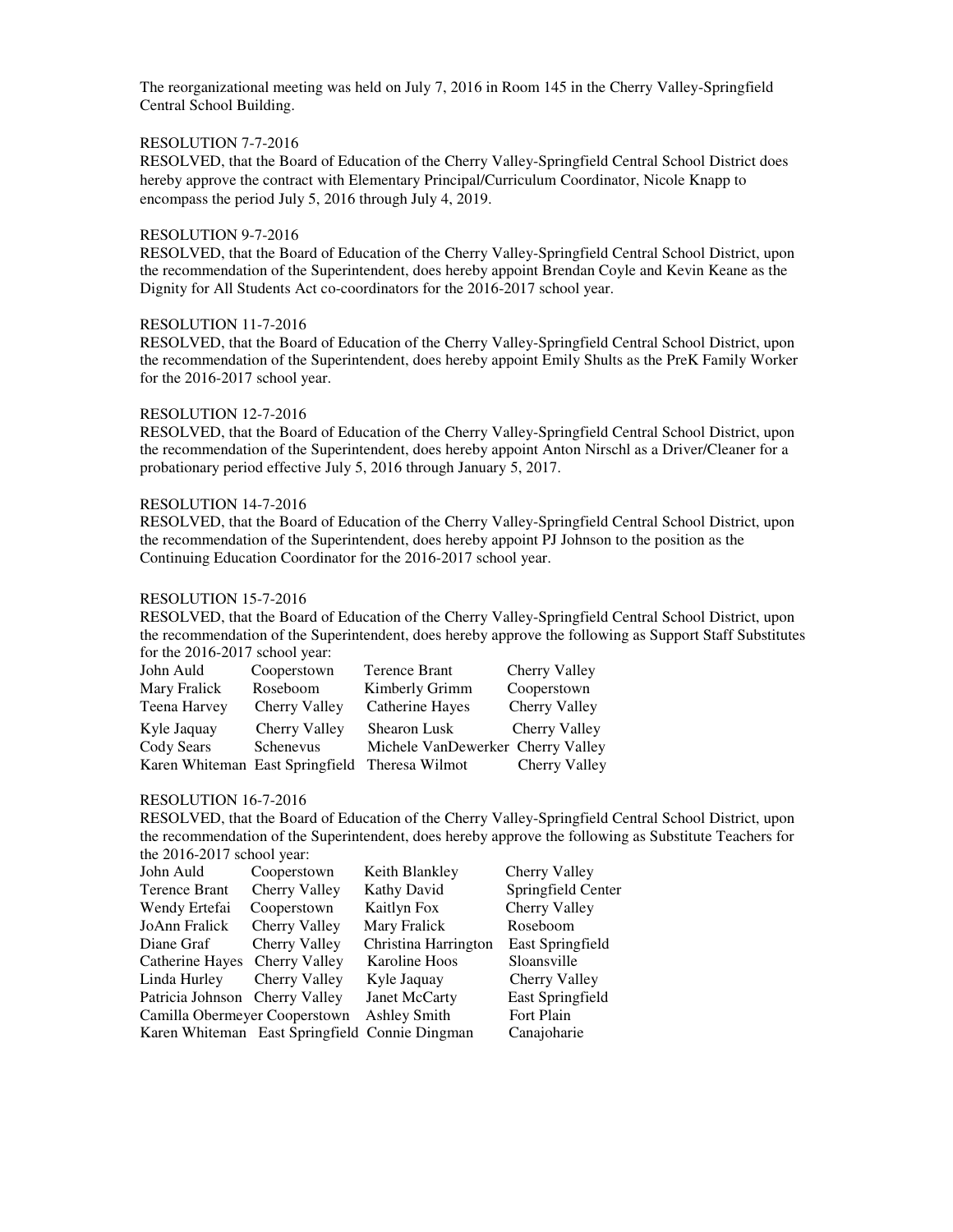RESOLUTION 17-7-2016

RESOLVED, that the Board of Education of the Cherry Valley-Springfield Central School District, upon the recommendation of the Superintendent, does hereby approve the following as volunteers for the 2016- 2017 school year: Kelly Prime Hilary Lusk Kaitlyn Fox

Motion carried unanimously.

Motion made by K. Lennebacker, seconded by A. Erkson. RESOLUTION 18-7-2016 RESOLVED, that the Board of Education of the Cherry Valley-Springfield Central School District, upon the recommendation of the Superintendent, does hereby approve the following Extra-curricular appointments for the 2016-2017 school year: Chief Information Officer – Brendan Coyle Technology Coordinator – Brian DeBoyace

Motion carried unanimously.

Motion made by K. Lennebacker, seconded by J. Wait. RESOLUTION 19-7-2016

A RESOLUTION AUTHORIZING THE ACQUISITION OF ONE (1) SCHOOL BUS, AUTHORIZING THE ISSUANCE OF A SERIAL BONDS IN AN AGGREGATE PRINCIPAL AMOUNT NOT TO EXCEED \$116,089 OF THE CHERRY VALLEY-SPRINGFIELD CENTRAL SCHOOL DISTRICT, OTSEGO COUNTY, NEW YORK, PURSUANT TO THE LOCAL FINANCE LAW TO FINANCE SAID PURPOSE AND DELEGATING THE POWER TO ISSUE BOND ANTICIPATION NOTES IN ANTICIPATION OF THE SALE OF SUCH BONDS TO THE PRESIDENT OF THE BOARD OF EDUCATION.

BE IT RESOLVED, by the Board of Education of the Cherry Valley-Springfield Central School District, Otsego County, New York (the "School District") (by the favorable vote of not less than two-thirds of all trustees of the Board) as follows:

SECTION 1. The specific purpose (hereinafter referred to as "purpose") to be financed pursuant to this resolution is the acquisition of one (1) school bus. The maximum cost of said purpose will not exceed \$116,089.

SECTION 2. The Board of Education plans to finance the School District's maximum estimated cost of said purpose by the issuance of a serial bond or bonds in an amount not to exceed \$116,089 of the School District. The serial bond or bonds are hereby authorized to be issued therefor pursuant to the Local Finance Law, and to provide for the payment of the principal of and interest on such bonds, the levying of a tax on the real property of the School District, to be paid in annual installments as approved by the qualified voters of the School District voting at the Annual Meeting of the School District held this past May 17, 2016.

SECTION 3. It is hereby determined that said purpose is an object or purpose described in subdivision 29 of paragraph (a) of Section 11.00 of the Local Finance Law, and that the period of probable usefulness of said purpose is five (5) years.

SECTION 4. The faith and credit of said School District are hereby irrevocably pledged for the payment of the principal of and interest on such bond as the same respectively become due and payable. An annual appropriation shall be made in each year sufficient to pay the principal of and interest on such bond becoming due and payable in such year. There shall annually be levied on all the taxable real property of said School District, a tax sufficient to pay the principal of and interest on such bond as the same become due and payable. SECTION 5. Subject to the provisions of this resolution and of the Local Finance Law, pursuant to the provisions of Sections 30.00 relative to the authorization of the issuance of bond anticipation notes or the renewals of said notes and of Section 21.00, Section 50.00, Sections 56.00 to 60.00, Section 62.00, Section 63.00 and Section 164.00 of the Local Finance Law, the powers and duties of the Board of Education pertaining or incidental to the sale and issuance of the obligations herein authorized, including but not limited to authorizing bond anticipation notes and prescribing the terms, form and contents and as to the sale and issuance of the bond herein authorized and of any bond anticipation notes issued in anticipation of said bond, and the renewals of said notes, are hereby delegated to the President of the Board of Education, the chief fiscal officers of the School District.

SECTION 6. The President of the Board of Education are further authorized to take such actions and execute such documents as may be necessary to ensure the continued status of the interest on the bond authorized by this resolution, and any notes issued in anticipation thereof, as excludable from gross income for federal income tax purposes pursuant to Section 103 of the Internal Revenue Code of 1986, as amended (the "Code") and to designate the bond authorized by this resolution, and any notes issued in anticipation thereof as a "qualified tax-exempt bond" in accordance with Section 265(b)(3)(B)(i) of the Code.